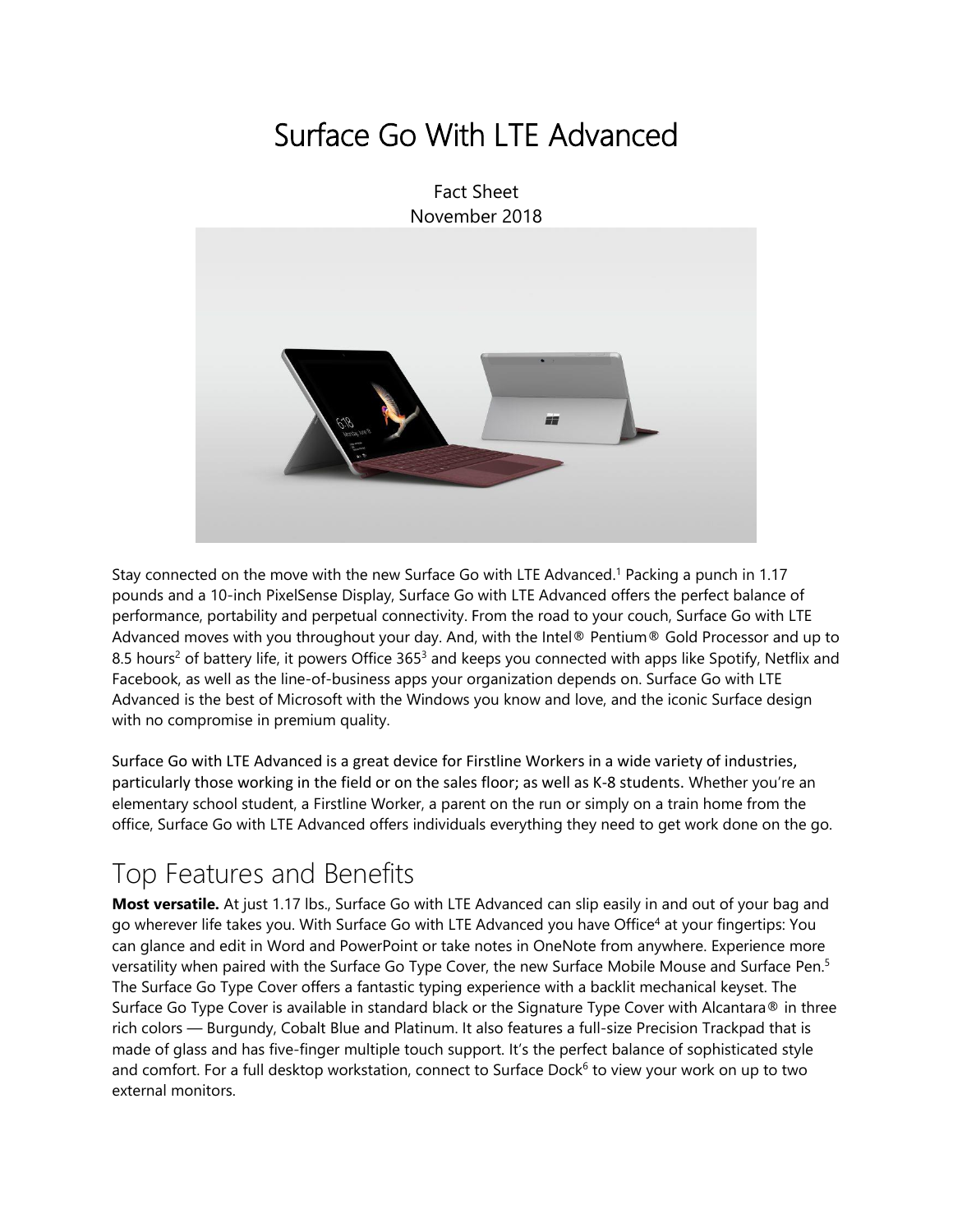**Portable performance.** No more dependence on Wi-Fi at a jobsite or tethering with reduced speeds and depleted phone batteries. Enjoy LTE without sacrificing any of the processing power, performance and design of the new Surface Go. Fly through desktop software and the 7<sup>th</sup> Generation Intel® Pentium® Gold Processor 4415Y and up to 8 GB of RAM and 256 GB of storage, and up to 8.5 hours of battery life. The consistent 3:2 aspect ratio is ideal whether you need a tablet to read or a laptop to type. Plus, get all the connections you need with USB-C, Surface Connect for fast charging<sup>7</sup> and docking. A microSDXC card reader under the kickstand makes it easy to add more storage so you'll never run out of space for photos, videos and music.

**Innovative design.** The slim, compact design doesn't compromise your productivity. The high-resolution 10" PixelSense™ Display is designed to be touched, viewed and written on — with the adjustable kickstand, which extends to 165 degrees, you'll find your most natural angle to write and draw with Surface Pen<sup>8</sup>. Equipped with a 3:2 aspect ratio optimized for superior scrolling and browsing, Surface Go with LTE Advanced delivers a bigger, better reading and viewing experience by showing more content on the screen. Capture your favorite moments with family and friends by taking photos and making crisp, clear video calls with dual microphones, a front-facing 5.0-megapixel HD camera and rear auto-focus 8.0 megapixel HD camera. The built-in kickstand with full friction hinge extends to 165 degrees and helps you stay in your flow from tablet to Studio mode.

**The best of Microsoft hardware and software.** Empower your workforce with the best of Microsoft 365\* — a complete solution including Microsoft Office, Windows 10 Home or Pro, and enterprise mobility and security. Start by signing in with a smile: Windows Hello face recognition uses biometrics to deliver quick and secure sign-in. Built on the manageability and security features of Windows 10 that your IT team knows and trusts, Surface Go with LTE Advanced comes equipped with Microsoft-verified security, Windows Defender Antivirus, multitasking capabilities and world-class support.

| Operating<br>System | Consumer Channel: Windows 10 Home in S mode <sup>9</sup><br>Commercial Channel: Windows 10 Pro configurable to S mode<br>30-day free trial for new Microsoft Office 365 customers <sup>10</sup>                                                                                                                      |
|---------------------|----------------------------------------------------------------------------------------------------------------------------------------------------------------------------------------------------------------------------------------------------------------------------------------------------------------------|
| Exterior            | Dimensions: 9.6 inches x 6.9 inches x .33 inches (245mm x 175mm x 8.3mm)<br>Mechanical features: Magnesium body, kickstand with full-friction multi-<br>position hinge to 165 degrees, magnetic attach for keyboard fold stability<br>Color: Platinum<br>Physical buttons: volume, power<br>Weight: 1.17 lbs. (532g) |
| Display             | Screen: 10-inch PixelSense Display<br>Resolution: 1800x1200 (217 PPI)<br>Aspect Ratio: 3:2<br>Touch: 10-point multitouch<br>Corning <sup>®</sup> Gorilla Glass 3                                                                                                                                                     |
| Processor           | Intel <sup>®</sup> Pentium <sup>®</sup> Gold Processor 4415Y                                                                                                                                                                                                                                                         |
| Graphics            | Intel <sup>®</sup> HD Graphics 615                                                                                                                                                                                                                                                                                   |

## Technical Specifications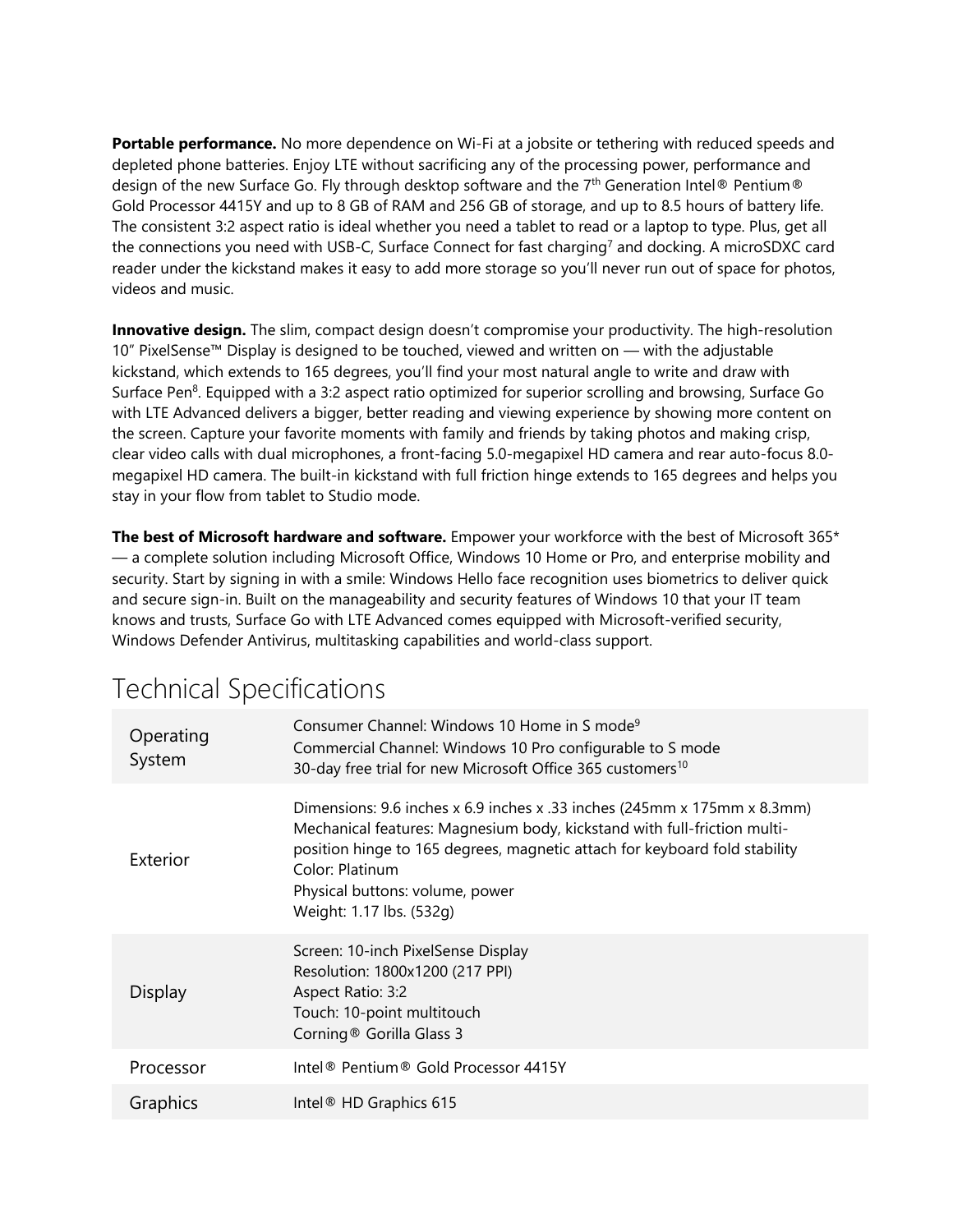| Memory                         | 8GB RAM 1866Mhz LPDDR3                                                                                                                                                                                                                  |
|--------------------------------|-----------------------------------------------------------------------------------------------------------------------------------------------------------------------------------------------------------------------------------------|
| Storage <sup>11</sup>          | 128/256GB (Commercial) Solid State Drive (SSD)                                                                                                                                                                                          |
| Security                       | TPM 2.0 for enterprise security<br>Enterprise-grade protection with Windows Hello face sign-in                                                                                                                                          |
| <b>Network</b>                 | Nano SIM Tray<br>4G LTE Advanced (22 Bands: 1, 2, 3, 4, 5, 7, 8, 12, 13, 17, 19, 20, 25, 26, 28, 29,<br>30, 38, 39, 40, 41, 66)<br>GPS/GLONASS: Standalone and Assisted<br>GNSS, accuracy up to 3 meters                                |
| Battery                        | Up to 8.5 hours of battery life                                                                                                                                                                                                         |
| Cameras,<br>Video and<br>Audio | Windows Hello face sign-in camera (front-facing)<br>5.0MP front-facing camera with 1080p Skype HD video<br>8.0MP rear-facing autofocus camera with 1080p HD video<br>Single microphone<br>2W stereo speakers with Dolby® Audio™ Premium |
| Ports                          | USB Type C<br>Surface Connect<br>MicroSDXC card reader<br>3.5mm headphone jack                                                                                                                                                          |
| Sensors                        | Ambient light sensor<br>Accelerometer<br>Gyroscope<br>Magnetometer                                                                                                                                                                      |
| Power supply                   | 24W power supply                                                                                                                                                                                                                        |
| In the box                     | Surface Go with LTE Advanced<br>Power supply<br>Quick Start Guide<br>Safety and warranty documents                                                                                                                                      |
| Warranty <sup>12</sup>         | One-year limited hardware warranty                                                                                                                                                                                                      |

### Contact Information

#### **For more information, press only:**

Microsoft Media Relations, WE Communications, (425) 638-7777, [rrt@we-worldwide.com](mailto:rrt@waggeneredstrom.com)

#### **For more product information and images:**

Visit the Surface Newsroom at [https://news.microsoft.com/presskits/surface/.](https://news.microsoft.com/presskits/surface/)

### **For more information about Surface:**

Visit Surface at [http://www.microsoft.com/surface.](http://www.microsoft.com/surface)